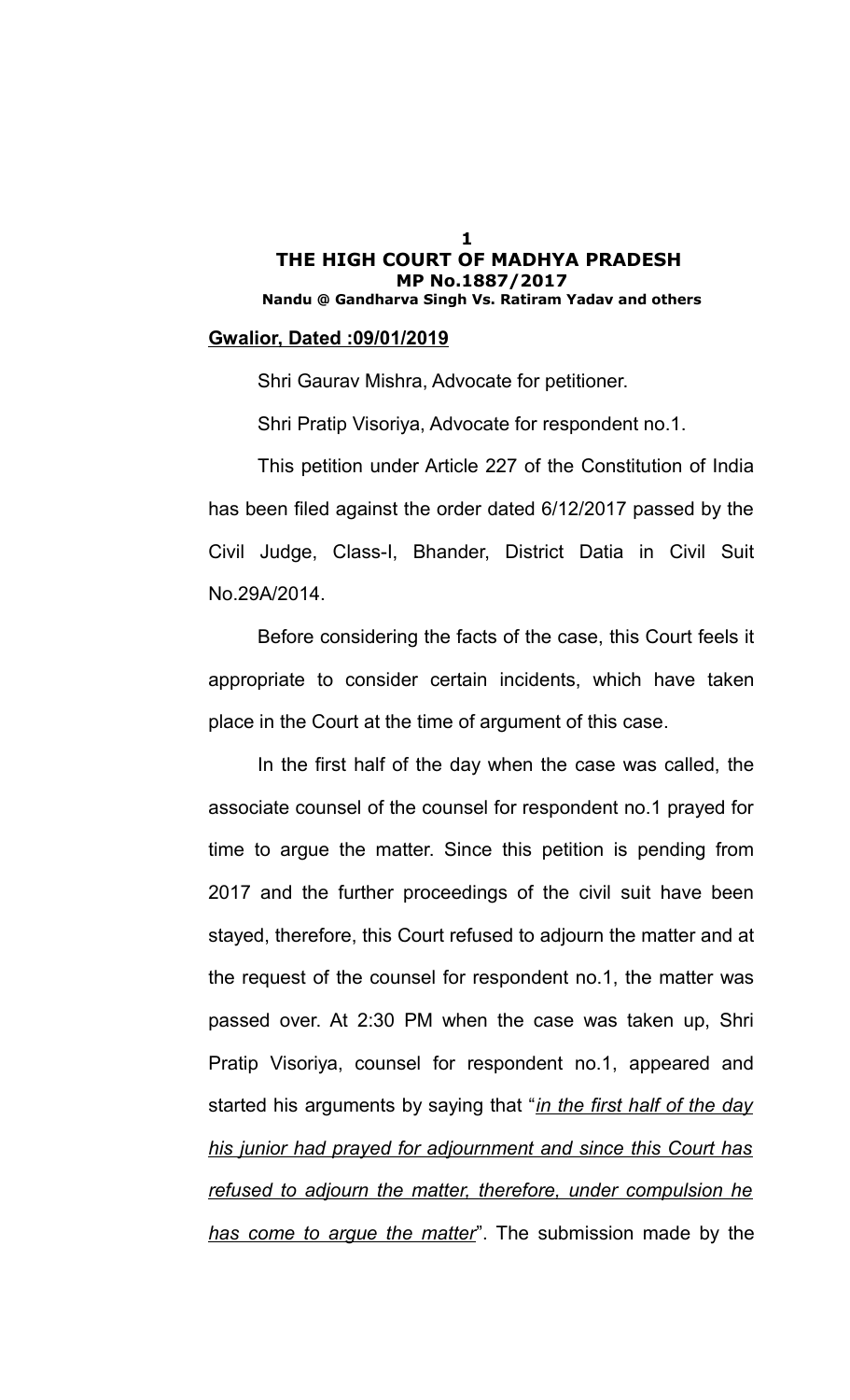counsel for respondent no.1 was not to the good taste, however, this Court ignored the said submission and requested the counsel for the respondent no.1 to proceed further with his arguments. During arguments, on two occasions again Shri Pratip Visoriya, counsel for respondent no.1, submitted that as he was not ready with the arguments, but since this Court has refused to adjourn the matter, therefore, under compulsion he is arguing the matter. It was further submitted by Shri Pratip Visoriya, counsel for respondent no.1, that old matters are pending and, therefore, the old matters should be decided first and this matter is of the year 2017 and only because there is stay of the further proceedings in the civil suit, therefore, this matter cannot be treated as an old matter. When it was clarified by this Court that the cases are being taken up as per the serial numbers of the cause-list and the case has not been taken up out of turn, even then he stated that relatively new matter should not be decided first, even if they are listed in the cause-list. As the submissions made by Shri Pratip Visoriya, counsel for respondent no.1, were beyond tolerance, therefore, this Court requested Shri Pratip Visoriya, counsel for respondent no.1, to publicly take the responsibility of seeking adjournment by passing a resolution in the Bar Association to the effect that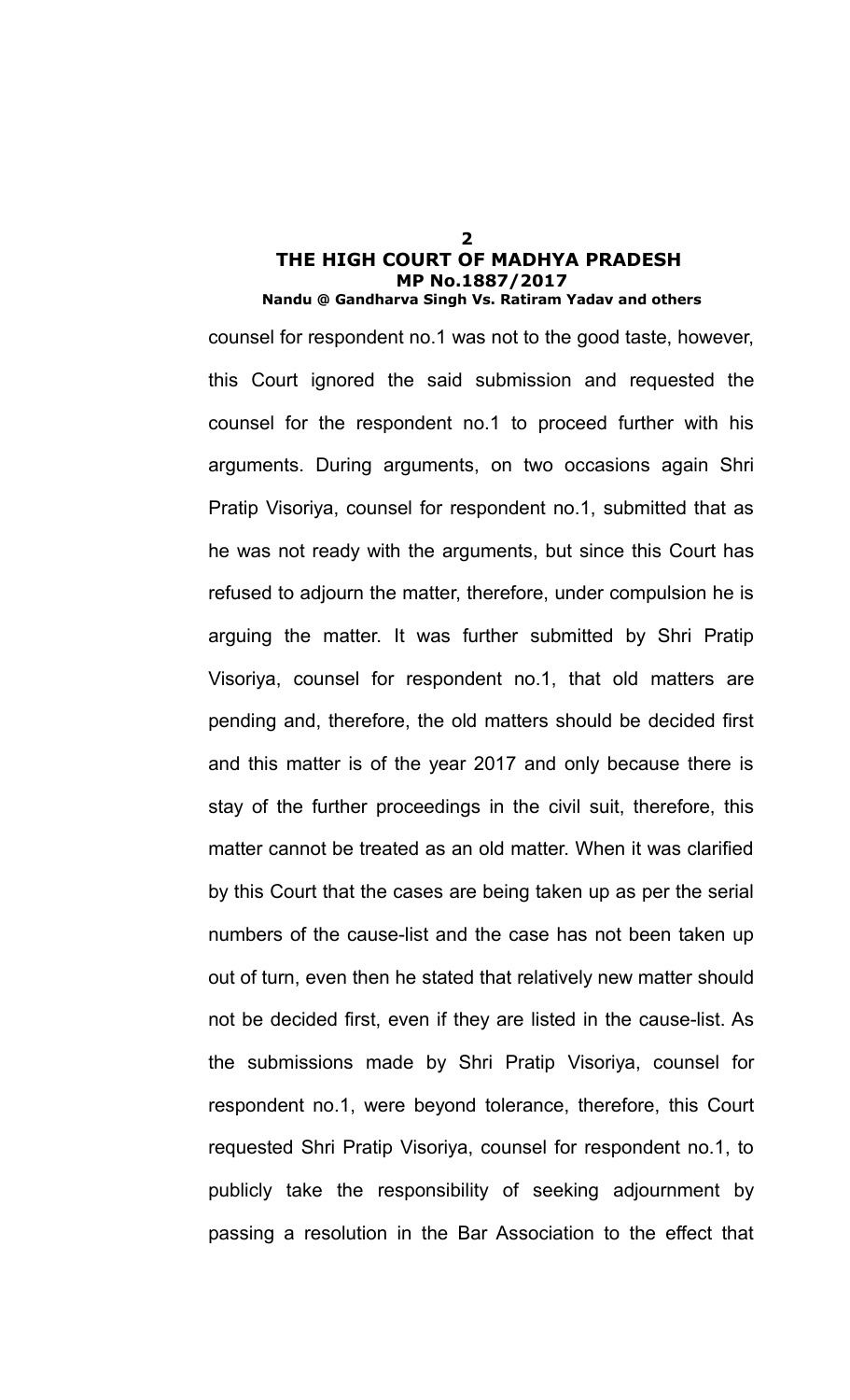unless and until both the lawyers agree for arguing the matter, the Court should not hear the matter, then he fairly conceded that he is not ready to take the responsibility of delay. Under these circumstances, Shri Pratip Visoriya, counsel for respondent no.1, was informed that he had filed his Vakalatnama on 20/2/2018 and today we are in the month of January, 2019, that means near about more than eleven months have passed, but still if he has failed to prepare the case, then only he is at fault. It is submitted by Shri Pratip Visoriya, counsel for respondent no.1, that since his party (respondent no.1) is a rustic villager, therefore, he is not in a position to obtain the certified copy of the order of the trial court, therefore, he could not prepare the case. The submission made by the counsel for respondent no.1 cannot be accepted for the simple reason that if respondent no.1 is a rustic villager being an illiterate person, then the counsel for respondent no.1 could have given him in writing the details of the documents, which he wants to go through before preparation of the case and respondent no.1 could have informed his local counsel for obtaining the copies of the said documents. For the lapses on the part of the counsel for respondent no.1 or respondent no.1 himself, this Court cannot keep the matter pending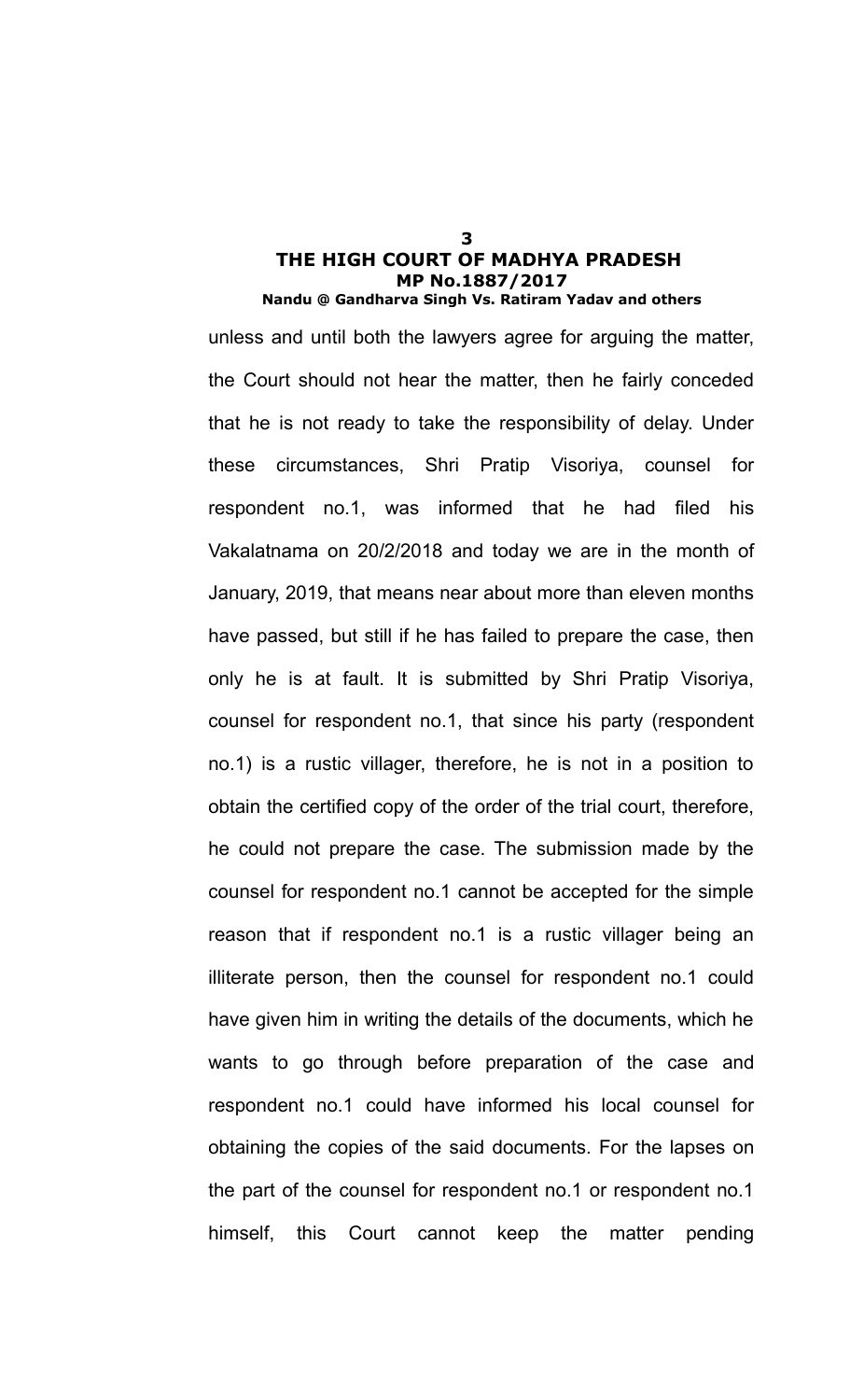unnecessarily and specifically when the counsel for respondent no.1 is not ready to take the responsibility of delay in decision of the petition, then the counsel for respondent no.1 has no authority either legally or morally to make prayer for adjournment.

The Supreme Court in the case of **N.G. Dastane Vs.**

**Shrikant S. Shinde** reported in **(2001) 6 SCC 135** has held as under :

> **"17.** In *Black's Law Dictionary* "misconduct" is defined as:

"A transgression of some established and definite rule of action, a forbidden act, a dereliction from duty, unlawful behaviour, wilful in character, improper or wrong behaviour; its synonyms are misdemeanour, misdeed, misbehaviour, delinquency, impropriety, mismanagement, offence, but not negligence or carelessness."

**18.** The expression "professional misconduct" was attempted to be defined by Darling, J., in *A Solicitor, ex p, Law Society, in re* in the following terms:

"If it is shown that an advocate in the pursuit of his profession has done something with regard to it which would be reasonably regarded as disgraceful or dishonourable by his professional brethren of good repute and competency, then it is open to say that he is guilty of professional misconduct."

**19.** In *R.D. Saxena* v. *Balram Prasad Sharma* this Court has quoted the above definition rendered by Darling, J., which was subsequently approved by the Privy Council in *George Frier Grahame* v. *Attorney-General* and then observed thus: (SCC p. 275, para 19)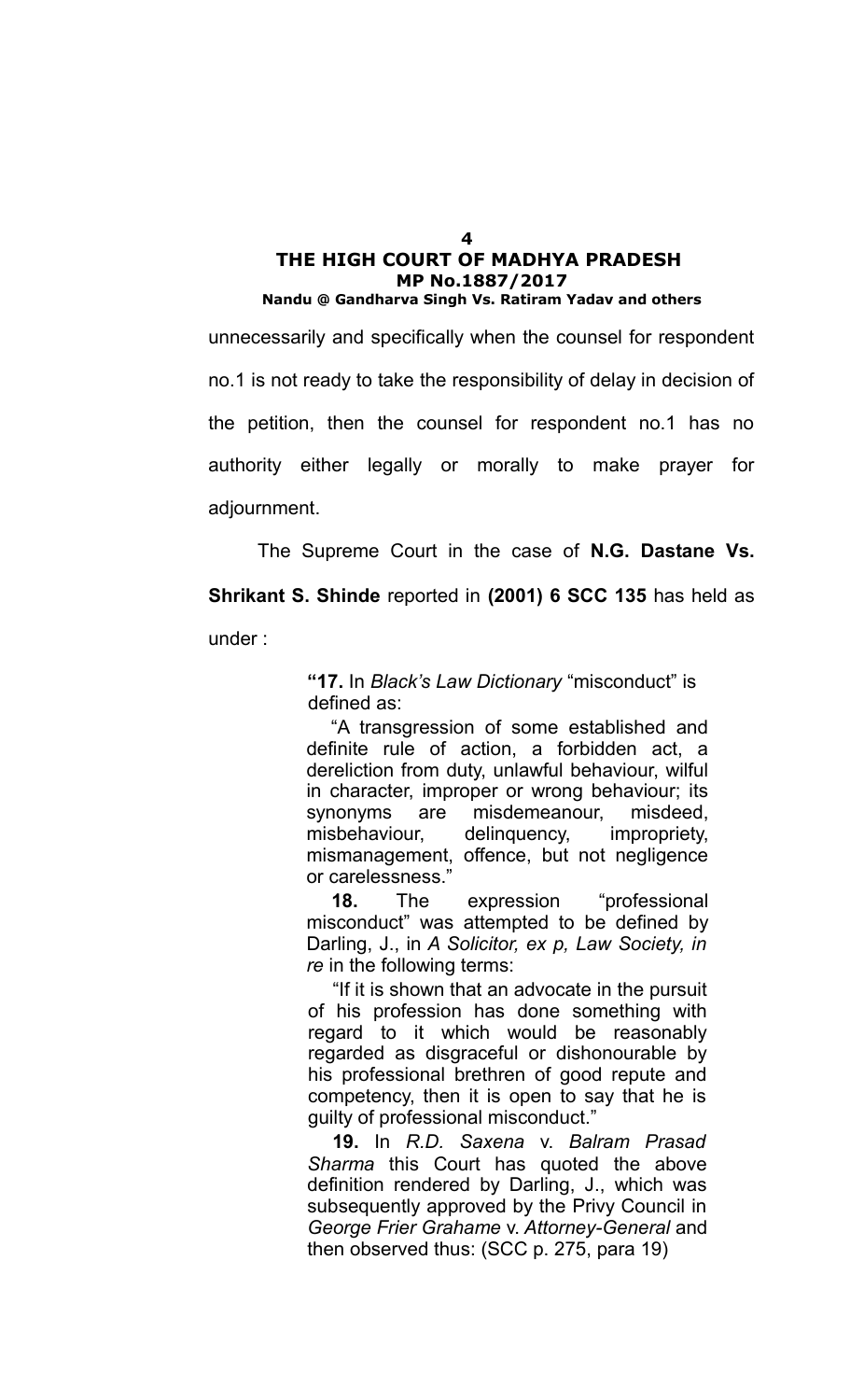### **Nandu @ Gandharva Singh Vs. Ratiram Yadav and others**

"*19*. Misconduct envisaged in Section 35 of the Advocates Act is not defined. The section uses the expression 'misconduct, professional or otherwise'. The word 'misconduct' is a relative term. It has to be considered with reference to the subject-matter and the context wherein such term occurs. It literally means wrong conduct or improper conduct."

**20.** An advocate abusing the process of court is guilty of misconduct. When witnesses are present in the court for examination the advocate concerned has a duty to see that their examination is conducted. We remind that witnesses who come to the court, on being called by the court, do so as they have no other option, and such witnesses are also responsible citizens who have other work to attend to for eking out a livelihood. They cannot be treated as less respectable to be told to come again and again just to suit the convenience of the advocate concerned. If the advocate has any unavoidable inconvenience it is his duty to make other arrangements for examining the witnesses who are present in the court. Seeking adjournments for postponing the examination of witnesses who are present in court even without making other arrangements for examining such witnesses is a dereliction of an advocate's duty to the court as that would cause much harassment and hardship to the witnesses. Such dereliction if repeated would amount to misconduct of the advocate concerned. Legal profession must be purified from such abuses of the court procedures. Tactics of filibuster, if adopted by an advocate, is also a professional misconduct.

**21.** In *State of U.P.* v. *Shambhu Nath Singh* this Court has deprecated the practice of courts adjourning cases without examination of witnesses when such witnesses are in attendance. We reminded the courts thus:

"We make it abundantly clear that if a witness is present in court he must be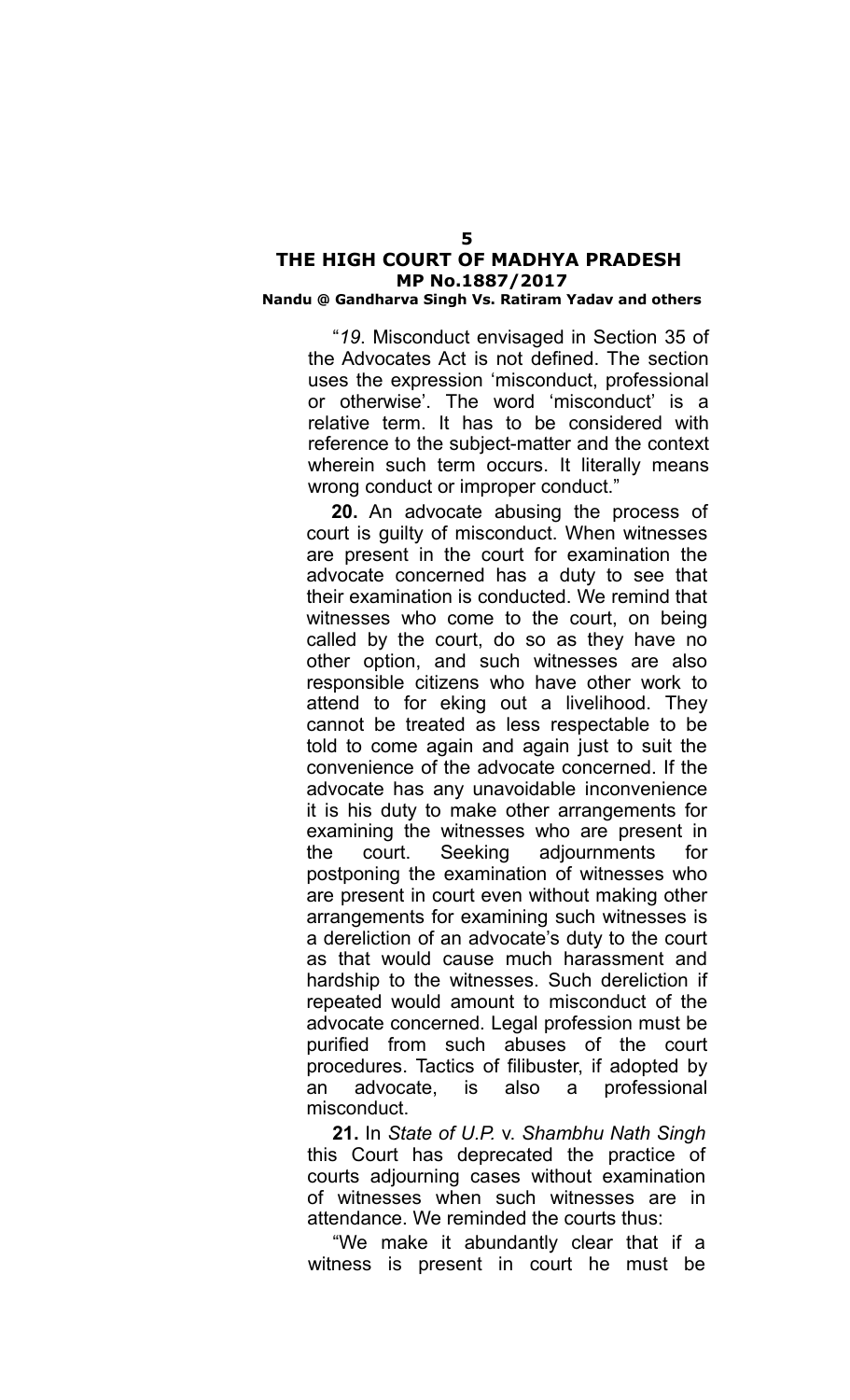## **Nandu @ Gandharva Singh Vs. Ratiram Yadav and others**

examined on that day. The court must know that most of the witnesses could attend the court only at heavy cost to them, after keeping aside their own avocation. Certainly they incur suffering and loss of income. The meagre amount of bhatta (allowance) which a witness may be paid by the court is generally a poor solace for the financial loss incurred by him. It is a sad plight in the trial courts that witnesses who are called through summons or other processes stand at the doorstep from morning till evening only to be told at the end of the day that the case is adjourned to another day. This primitive practice must be reformed by presiding officers of the trial courts and it can be reformed by everyone provided the presiding officer concerned has a commitment to duty. No sadistic pleasure in seeing how other persons summoned by him as witnesses are stranded on account of the dimension of his judicial powers can be a persuading factor for granting such adjournments lavishly, that too in a casual manner."

**22.** When the Bar Council in its wider scope of supervision over the conduct of advocates in their professional duties comes across any instance of such misconduct it is the duty of the Bar Council concerned to refer the matter to its Disciplinary Committee. The expression "reason to believe" is employed in Section 35 of the Act only for the limited purpose of using it as a filter for excluding frivolous complaints against advocates. If the complaint is genuine and if the complaint is not lodged with the sole purpose of harassing an advocate or if it is not actuated by mala fides, the Bar Council has a statutory duty to forward the complaint to the Disciplinary Committee.

**23.** In *Bar Council of Maharashtra* v. *M.V. Dabholkar* a four-Judge Bench of this Court had held that the requirement of "reason to believe" cannot be converted into a formalised procedural roadblock, it being essentially a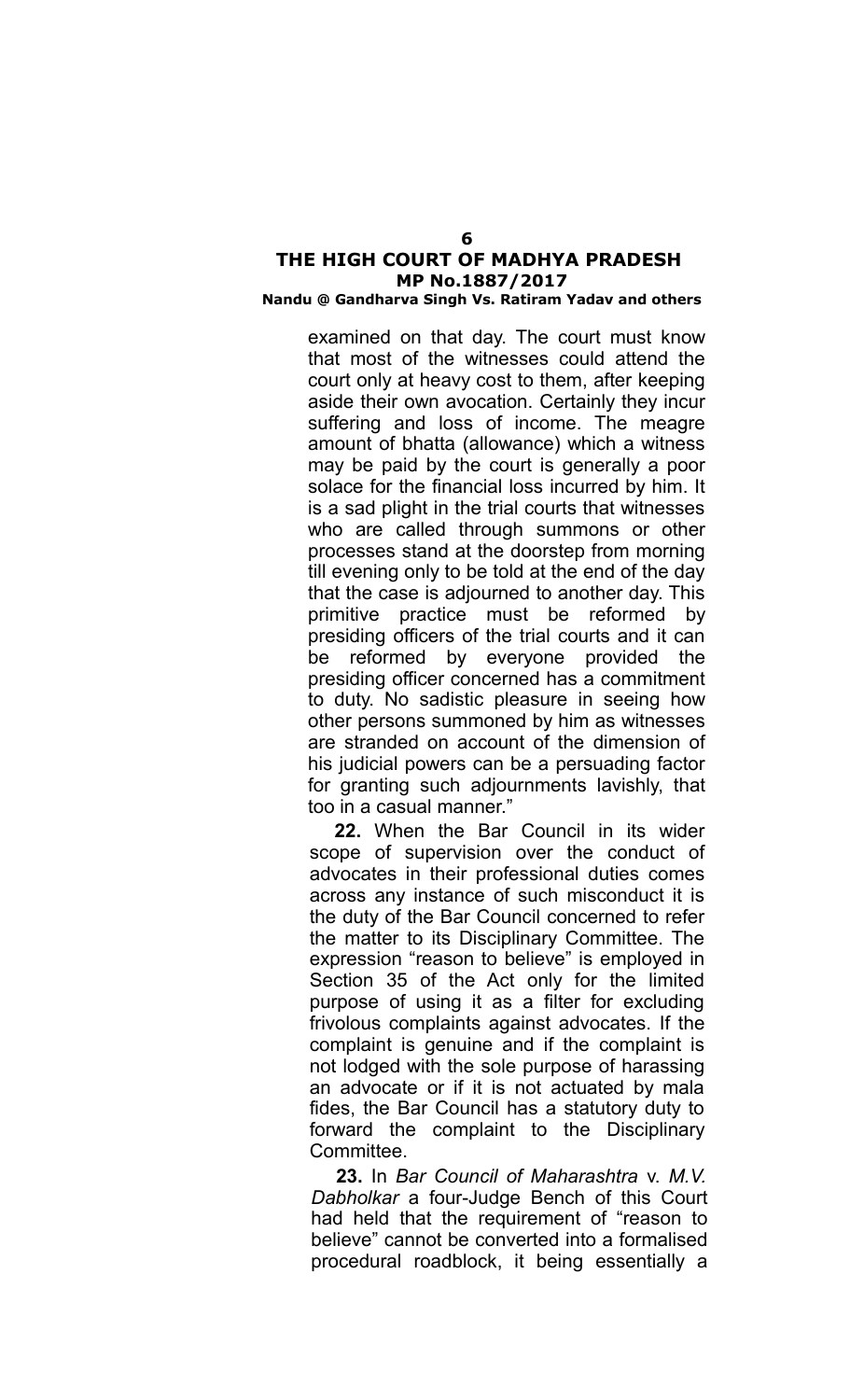#### **Nandu @ Gandharva Singh Vs. Ratiram Yadav and others**

barrier against frivolous enquiries.

**24.** In our opinion, the State Bar Council has abdicated its duties when it was found that there was no prima facie case for the Disciplinary Committee to take up. The Bar Council of India also went woefully wrong in holding that there was no case for revision at all. In our considered view the appellantcomplainant has made out a very strong prima facie case for the Disciplinary Committee of the State Bar Council to proceed with. We, therefore, set aside the order of the State Bar Council as well as that of the Bar Council of India and we hold that the complaint of the appellant would stand referred to the Disciplinary Committee of the State Bar Council."

### The Supreme Court in the case of **Noor Mohammed v.**

**Jethanand,** reported in **(2013) 5 SCC 202** has held as under :

**"15.** We may note with profit that the Court in *Kailash case* had further opined that the procedure is directory but emphasis was laid on the concept of desirability and for the aforesaid purpose, reference was made to *Topline Shoes Ltd.* v. *Corporation Bank*. Analysing the purpose behind it, the three-Judge-Bench, referring to *Topline Shoes Ltd.*, observed thus: (*Kailash case*, SCC p. 497, para 36)

"*36.* The Court further held that the provision is more by way of procedure to achieve the object of speedy disposal of such disputes. The strong terms in which the provision is couched are an expression of 'desirability' but do not create any kind of substantive right in favour of the complainant by reason of delay so as to debar the respondent from placing his version in defence in any circumstances whatsoever."

**16.** In *Shiv Cotex* v. *Tirgun Auto Plast (P) Ltd.* this Court was dealing with a judgment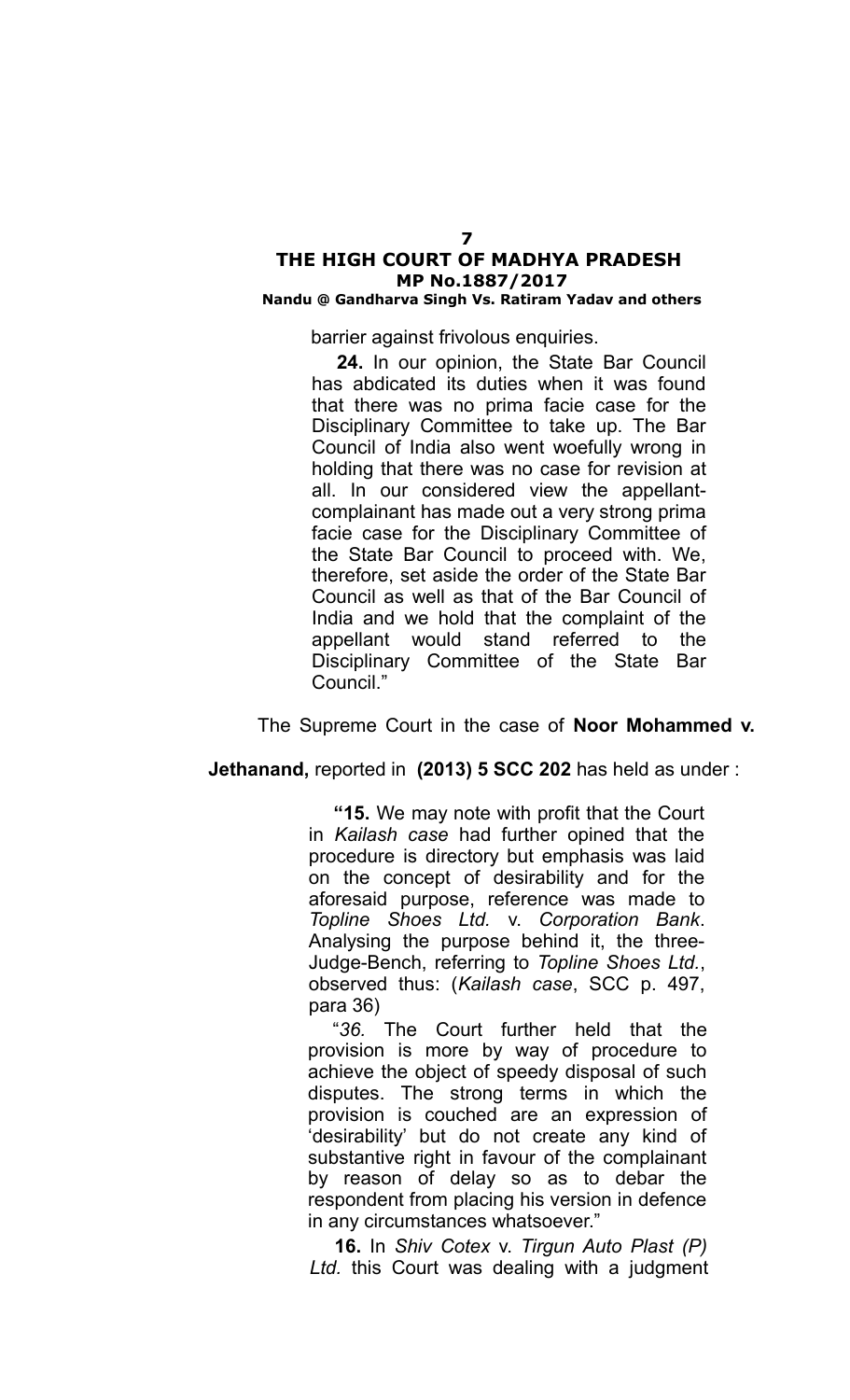#### **Nandu @ Gandharva Singh Vs. Ratiram Yadav and others**

passed by the High Court in a second appeal wherein the High Court had not formulated any substantial question of law and further allowed the second appeal preferred by the plaintiff solely on the ground that the stakes were high and the plaintiff should have been non-suited on the basis of no evidence. This Court took note of the fact that after issues were framed and the matter was fixed for production of the evidence of the plaintiff on three occasions, the plaintiff chose not to adduce the evidence. The question posed by the Court was to the following effect: (SCC p. 682, para 14)

"*14.* … Is the court obliged to give adjournment after adjournment merely because the stakes are high in the dispute? Should the court be silent spectator and leave control of the case to a party to the case who has decided not to take the case forward?"

Thereafter, the Court proceeded to answer thus: (*Shiv Cotex case*, SCC pp. 682-83, paras 15-16)

"*15.* It is sad, but true, that the litigants seek —and the courts grant—adjournments at the drop of the hat. In the cases where the Judges are little proactive and refuse to accede to the requests of unnecessary adjournments, the litigants deploy all sorts of methods in protracting the litigation. It is not surprising that civil disputes drag on and on. The misplaced sympathy and indulgence by the appellate and revisional courts compound the malady further. The case in hand is a case of such misplaced sympathy. It is high time that courts become sensitive to delays in justice delivery system and realise that adjournments do dent the efficacy of the judicial process and if this menace is not controlled adequately, the litigant public may lose faith in the system sooner than later. The courts, particularly trial courts, must ensure that on every date of hearing, effective progress takes place in the suit.

*16.* No litigant has a right to abuse the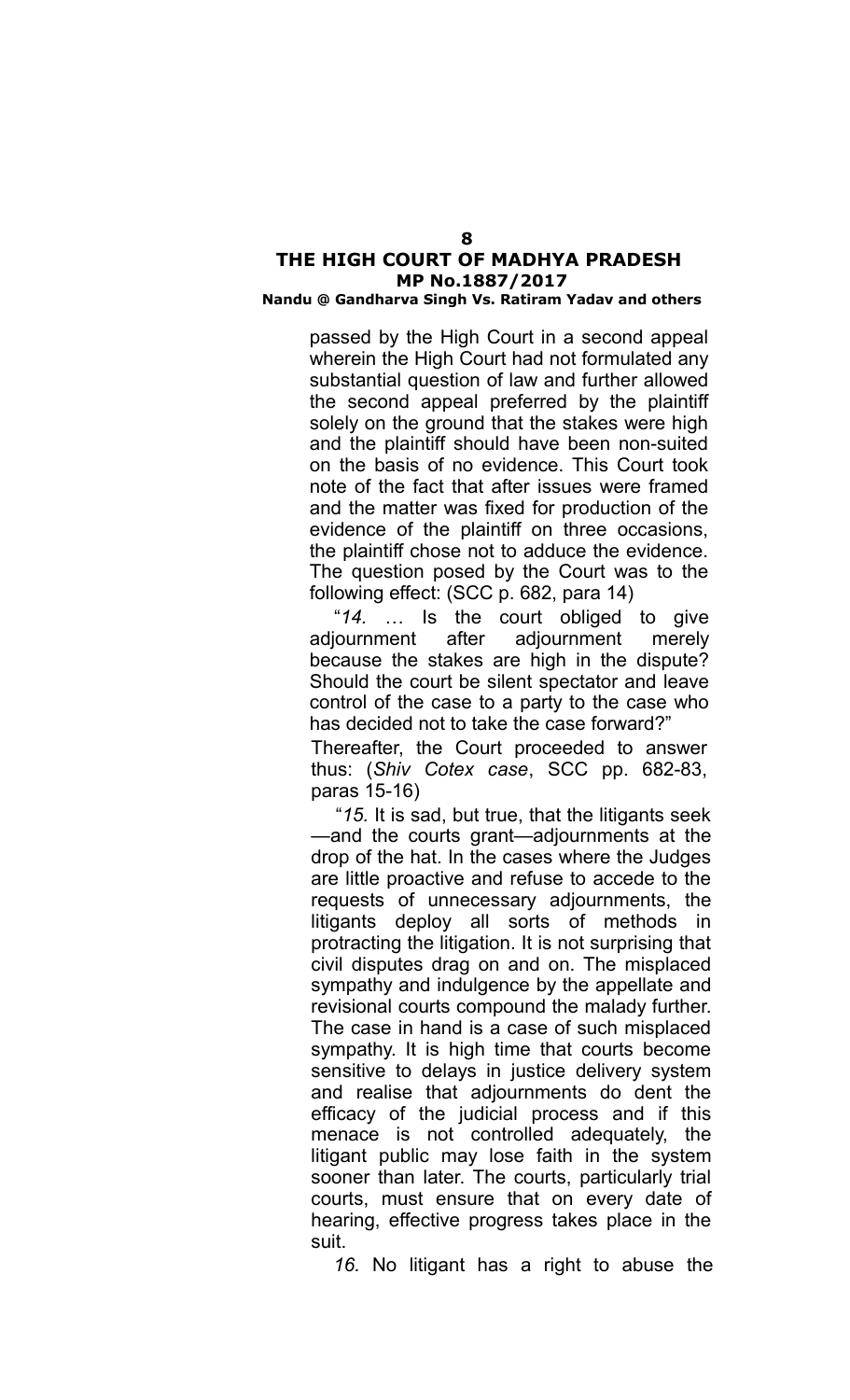### **Nandu @ Gandharva Singh Vs. Ratiram Yadav and others**

procedure provided in CPC. Adjournments have grown like cancer corroding the entire body of justice delivery system."

After so stating, the Bench observed as follows: (*Shiv Cotex case*, SCC p. 683, para 17)

"*17.* … A party to the suit is not at liberty to proceed with the trial at its leisure and pleasure and has no right to determine when the evidence would be let in by it or the matter should be heard. The parties to a suit whether the plaintiff or the defendant—must cooperate with the court in ensuring the effective work on the date of hearing for which the matter has been fixed. If they do not, they do so at their own peril."

**17.** In *Ramon Services (P) Ltd.* v. *Subhash Kapoor*, after referring to a passage from *Mahabir Prasad Singh* v. *Jacks Aviation (P) Ltd.*, the Court cautioned thus: (*Ramon Services case*, SCC p. 126, para 15)

"*15.* … Nonetheless we put the profession to notice that in future the advocate would also be answerable for the consequence suffered by the party if the non-appearance was solely on the ground of a strike call. It is unjust and inequitable to cause the party alone to suffer for the self-imposed dereliction of his advocate. We may further add that the litigant who suffers entirely on account of his advocate's non-appearance in court, has also the remedy to sue the advocate for damages but that remedy would remain unaffected by the course adopted in this case. Even so, in situations like this, when the court mulcts the party with costs for the failure of his advocate to appear, we make it clear that the same court has power to permit the party to realise the costs from the advocate concerned. However, such direction can be passed only after affording an opportunity to the advocate. If he has any justifiable cause the court can certainly absolve him from such a liability."

Be it noted, though the said passage was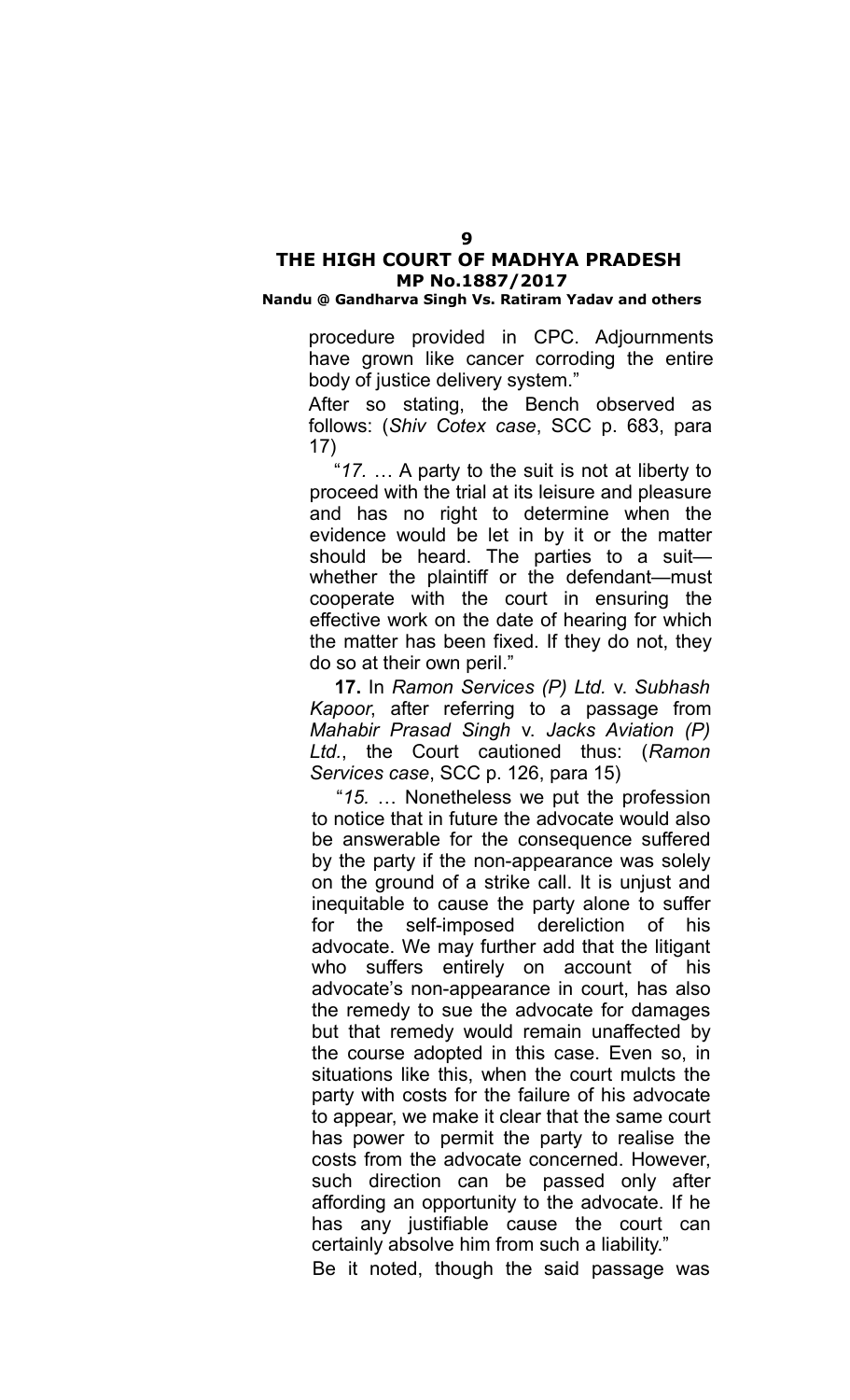**Nandu @ Gandharva Singh Vs. Ratiram Yadav and others**

stated in the context of strike by the lawyers, yet it has its accent on non-appearance by a counsel in the court.

**18.** In this context, we may refer to the pronouncement in *Pandurang Dattatraya Khandekar* v. *Bar Council of Maharashtra*, wherein the Court observed that: (SCC p. 563, para 9)

"*9.* … An advocate stands in a loco parentis towards the litigants and it therefore follows that the client is entitled to receive disinterested, sincere and honest treatment especially where the client approaches the advocate for succour in times of need."

**19.** In *Lt. Col. S.J. Chaudhary* v. *State (Delhi Admn.)*, a three-Judge Bench, while dealing with the role of an advocate in a criminal trial, has observed as follows: (SCC pp. 723-24, para 3)

"*3.* We are unable to appreciate the difficulty said to be experienced by the petitioner. It is stated that his advocate is finding it difficult to attend the court from day to day. It is the duty of every advocate, who accepts the brief in a criminal case to attend the trial from day to day. We cannot overstress the duty of the advocate to attend to the trial from day to day. Having accepted the brief, he will be committing a breach of his professional duty, if he so fails to attend."

**20.** In *Mahabir Prasad Singh*, the Bench, laying emphasis on the obligation of a lawyer in his duty towards the Court and the duty of the Court to the Bar, has ruled as under: (SCC p. 44, paras 17-18)

"*17.* … 'A lawyer is under obligation to do nothing that shall detract from the dignity of the court of which he is himself a sworn officer and assistant. He should at all times pay deferential respect to the Judge, and scrupulously observe the decorum of the courtroom.'

*18.* Of course, it is not a unilateral affair.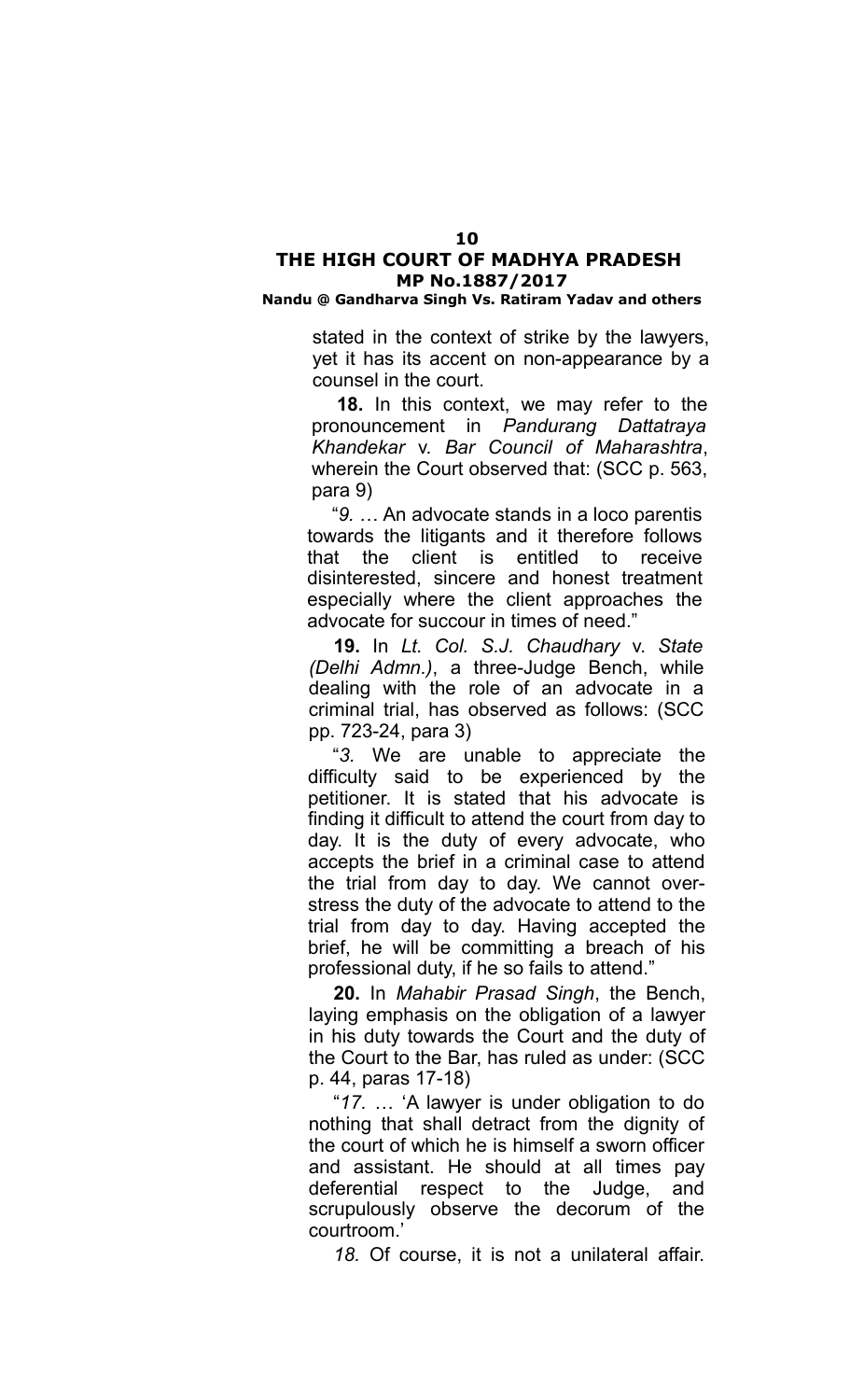### **Nandu @ Gandharva Singh Vs. Ratiram Yadav and others**

There is a reciprocal duty for the court also to be courteous to the members of the Bar and to make every endeavour for maintaining and protecting the respect which members of the Bar are entitled to have from their clients as well as from the litigant public. Both the Bench and the Bar are the two inextricable wings of the judicial forum and therefore the aforesaid mutual respect is sine qua non for the efficient functioning of the solemn work carried on in courts of law. But that does not mean that any advocate or a group of them can boycott the courts or any particular court and ask the court to desist from discharging judicial functions. At any rate, no advocate can ask the court to avoid a case on the ground that he does not want to appear in that court."

**21.** While recapitulating the duties of a lawyer towards the court and society, being a member of the legal profession, this Court in *O.P. Sharma* v. *High Court of P&H* has observed that: (SCC p. 92, para 17)

"*17.* The role and status of lawyers at the beginning of sovereign and democratic India is accounted as extremely vital in deciding that the nation's administration was to be governed by the rule of law."

The Bench emphasised on the role of eminent lawyers in the framing of the Constitution. The emphasis was also laid on the concept that lawyers are the officers of the court in the administration of justice.

**22.** In *R.K. Garg* v. *State of H.P.*, Chandrachud, C.J., speaking for the Court pertaining to the relationship between the Bench and the Bar, opined thus: (SCC p. 170, para 9)

"*9.* … the Bar and the Bench are an integral part of the same mechanism which administers justice to the people. Many members of the Bench are drawn from the Bar and their past association is a source of inspiration and pride to them. It ought to be a matter of equal pride to the Bar. It is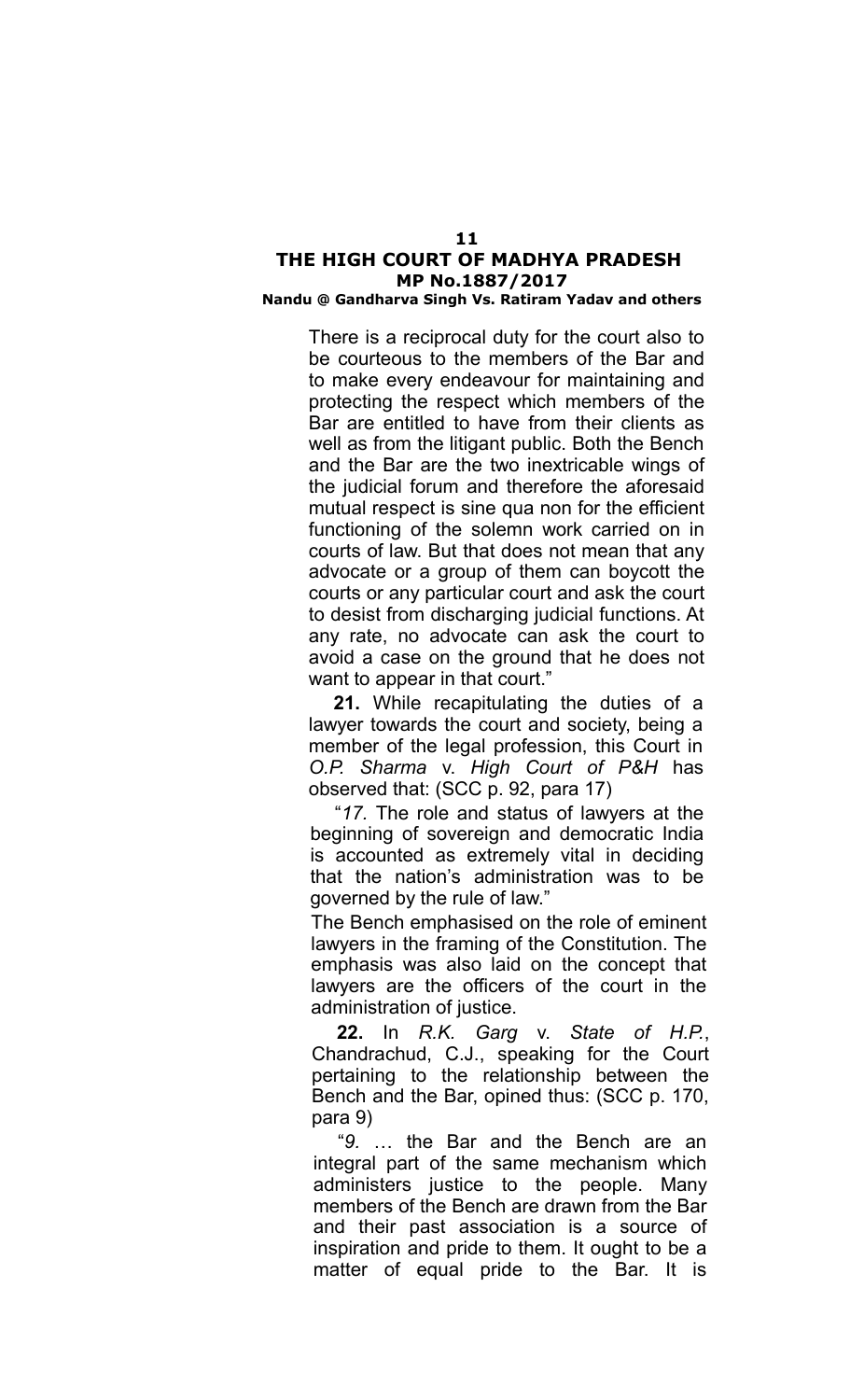### **Nandu @ Gandharva Singh Vs. Ratiram Yadav and others**

unquestionably true that courtesy breeds courtesy and just as charity has to begin at home, courtesy must begin with the Judge. A discourteous Judge is like an ill-tuned instrument in the setting of a courtroom. But members of the Bar will do well to remember that such flagrant violations of professional ethics and cultured conduct will only result in the ultimate destruction of a system without which no democracy can survive."

**23.** We have referred to the aforesaid judgments solely for the purpose that this Court, in different contexts, had dealt with the malady of adjournment and expressed its agony and anguish. Whatever may be the nature of litigation, speedy and appropriate delineation is fundamental to judicial duty. Commenting on the delay in the justicedelivery system, although in respect of the criminal trial, Krishna Iyer, J. had stated thus: (*Babu Singh case*, SCC p. 581, para 4)

"*4.* … Our justice system, even in grave cases, suffers from slow motion syndrome which is lethal to 'fair trial', whatever the ultimate decision. Speedy justice is a component of social justice since the community, as a whole, is concerned in the criminal being condignly and finally punished within a reasonable time and the innocent being absolved from the inordinate ordeal of criminal proceedings."

**24.** In criminal jurisprudence, speedy trial has become an indivisible component of Article 21 of the Constitution and it has been held by this Court that it is the constitutional obligation on the part of the State to provide the infrastructure for speedy trial [see *Hussainara Khatoon (3)* v. *State of Bihar* and *Hussainara Khatoon (4)* v. *State of Bihar*].

**25.** In *Diwan Naubat Rai* v. *State (Delhi Admn.)*, it has been opined that the right to speedy trial encompasses all stages of trial, namely, investigation, enquiry, trial, appeal and revision.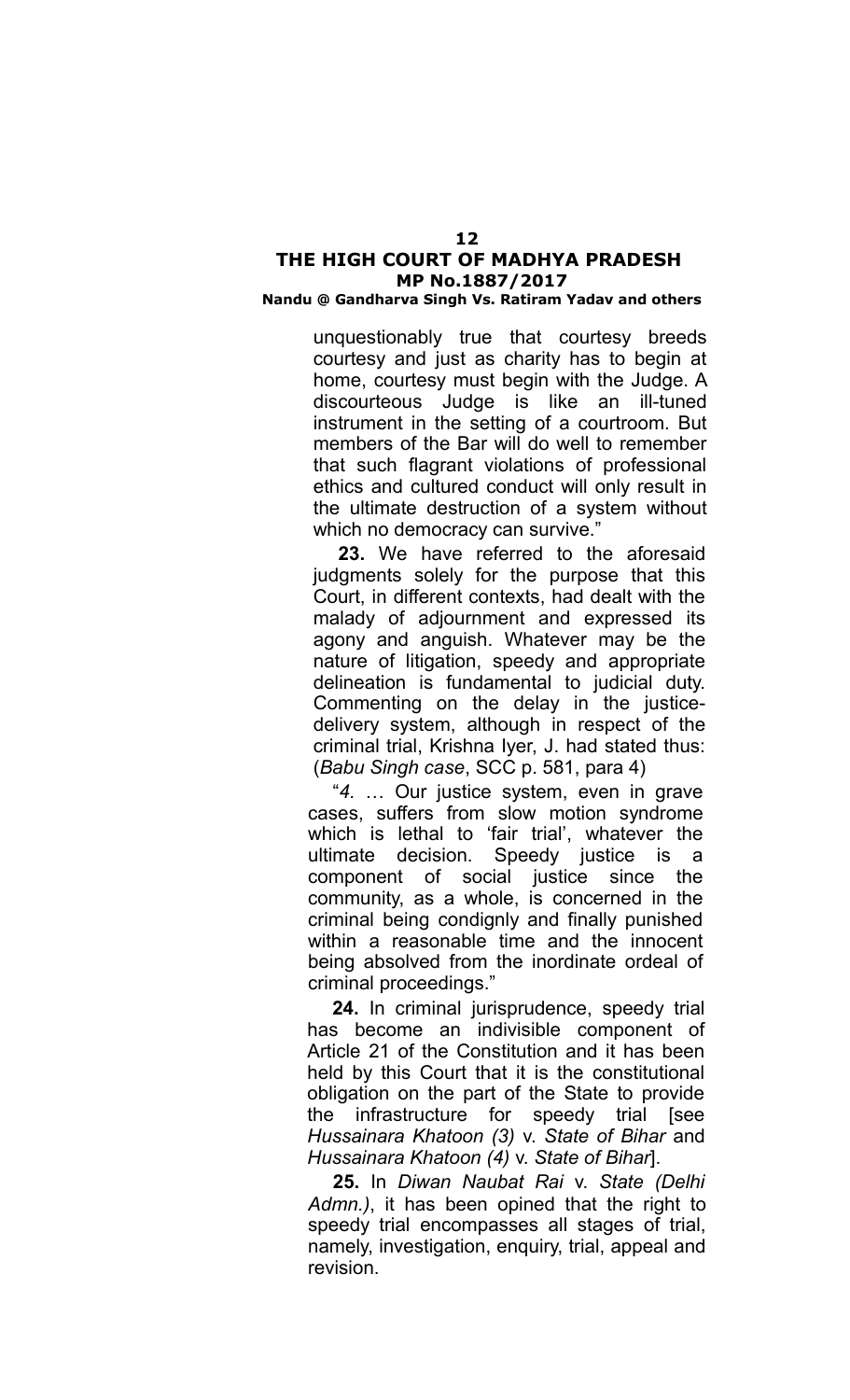#### **Nandu @ Gandharva Singh Vs. Ratiram Yadav and others**

**26.** In *Surinder Singh* v. *State of Punjab*, it has been reiterated that speedy trial is implicit in the broad sweep and content of Article 21 of the Constitution of India. Thus, it has been put at the zenith and that makes the responsibility of everyone Everestine which has to be performed with Olympian calmness.

**27.** The anguish expressed in the past and the role ascribed to the Judges, the lawyers and the litigants is a matter of perpetual concern and the same has to be reflected upon every moment. An attitude of indifference can neither be appreciated nor tolerated. Therefore, the serviceability of the institution gains significance. That is the command of the Majesty of Law and none should make any maladroit effort to create a concavity in the same. Procrastination, whether at the individual or institutional level, is a systemic disorder. Its corrosive effect and impact is like a disorderly state of the physical frame of a man suffering from an incurable and fast progressive malignancy. Delay either by the functionaries of the court or the members of the Bar significantly exhibits indolence and one can aphoristically say, borrowing a line from Southwell "creeping snails have the weakest force". Slightly more than five decades back, talking about the responsibility of the lawyers, Nizer Louis had put thus:

"I consider it a lawyer's task to bring calm and confidence to the distressed client. Almost everyone who comes to a law office is emotionally affected by a problem. It is only a matter of degree and of the client's inner resources to withstand the pressure."

A few lines from the illustrious Justice Frankfurter is fruitful to recapitulate:

"I think a person who throughout his life is nothing but a practising lawyer fulfils a very great and essential function in the life of society. Think of the responsibilities on the one hand, and the satisfaction on the other, to be a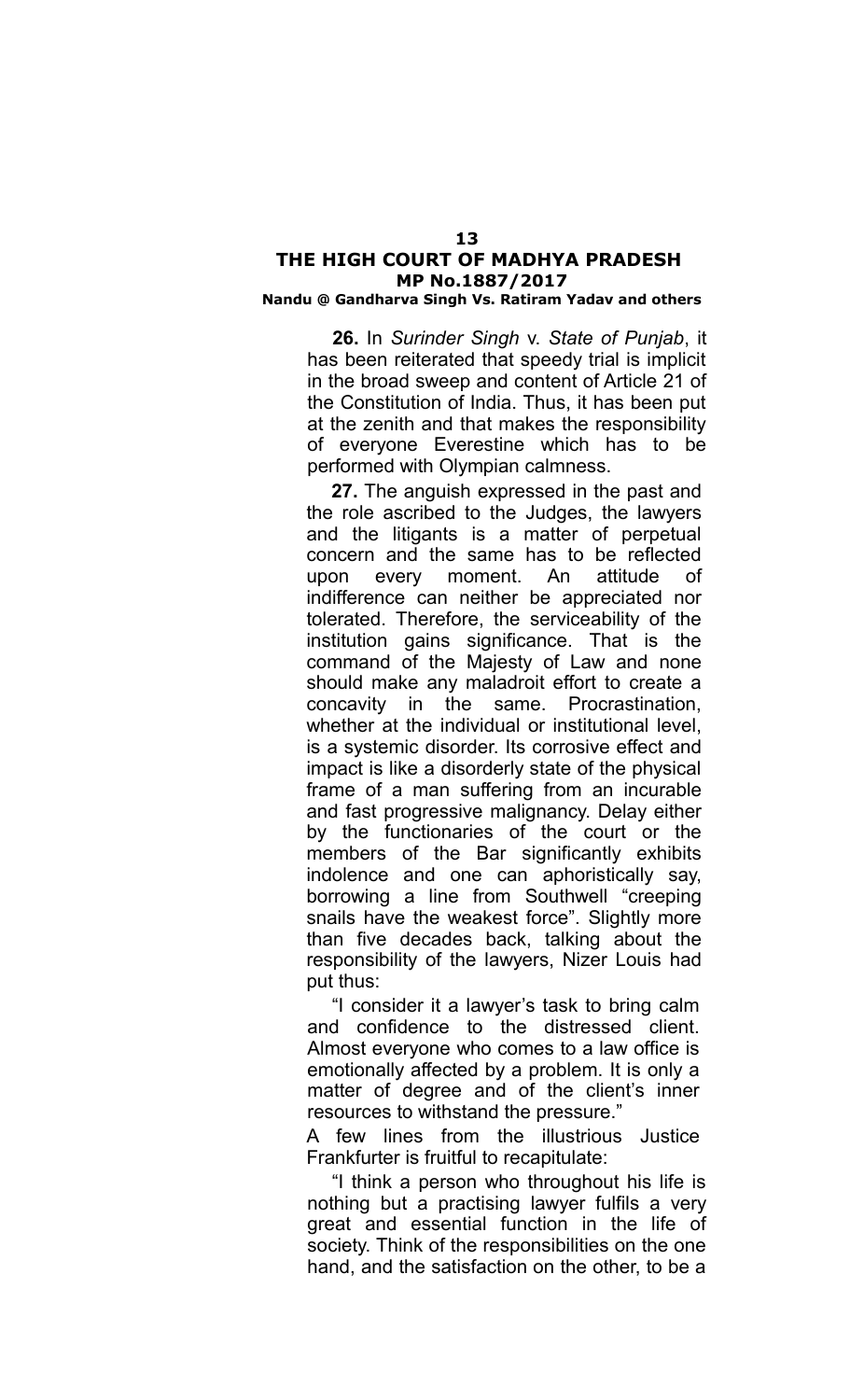### **Nandu @ Gandharva Singh Vs. Ratiram Yadav and others**

lawyer in the true sense."

**28.** In a democratic set-up, intrinsic and embedded faith in the adjudicatory system is of seminal and pivotal concern. Delay gradually declines the citizenry faith in the system. It is the faith and faith alone that keeps the system alive. It provides oxygen constantly. Fragmentation of faith has the effect-potentiality to bring in a state of cataclysm where justice may become a casualty. A litigant expects a reasoned verdict from a temperate Judge but does not intend to and, rightly so, to guillotine much of time at the altar of reasons. Timely delivery of justice keeps the faith ingrained and establishes the sustained stability. Access to speedy justice is regarded as a human right which is deeply rooted in the foundational concept of democracy and such a right is not only the creation of law but also a natural right. This right can be fully ripened by the requisite commitment of all concerned with the system. It cannot be regarded as a facet of Utopianism because such a thought is likely to make the right a mirage losing the centrality of purpose. Therefore, whoever has a role to play in the justice-dispensation system cannot be allowed to remotely conceive of a casual approach.

**29.** In this context, it is apt to refer to a passage from *Ramdeo Chauhan* v. *State of Assam*: (SCC p. 739, para 22)

"*22.* … The judicial system cannot be allowed to be taken to ransom by having resort to imaginative and concocted grounds by taking advantage of loose sentences appearing in the evidence of some of the witnesses, particularly at the stage of special leave petition. The law insists on finality of judgments and is more concerned with the strengthening of the judicial system. The courts are enjoined upon to perform their duties with the object of strengthening the confidence of the common man in the institution entrusted with the administration of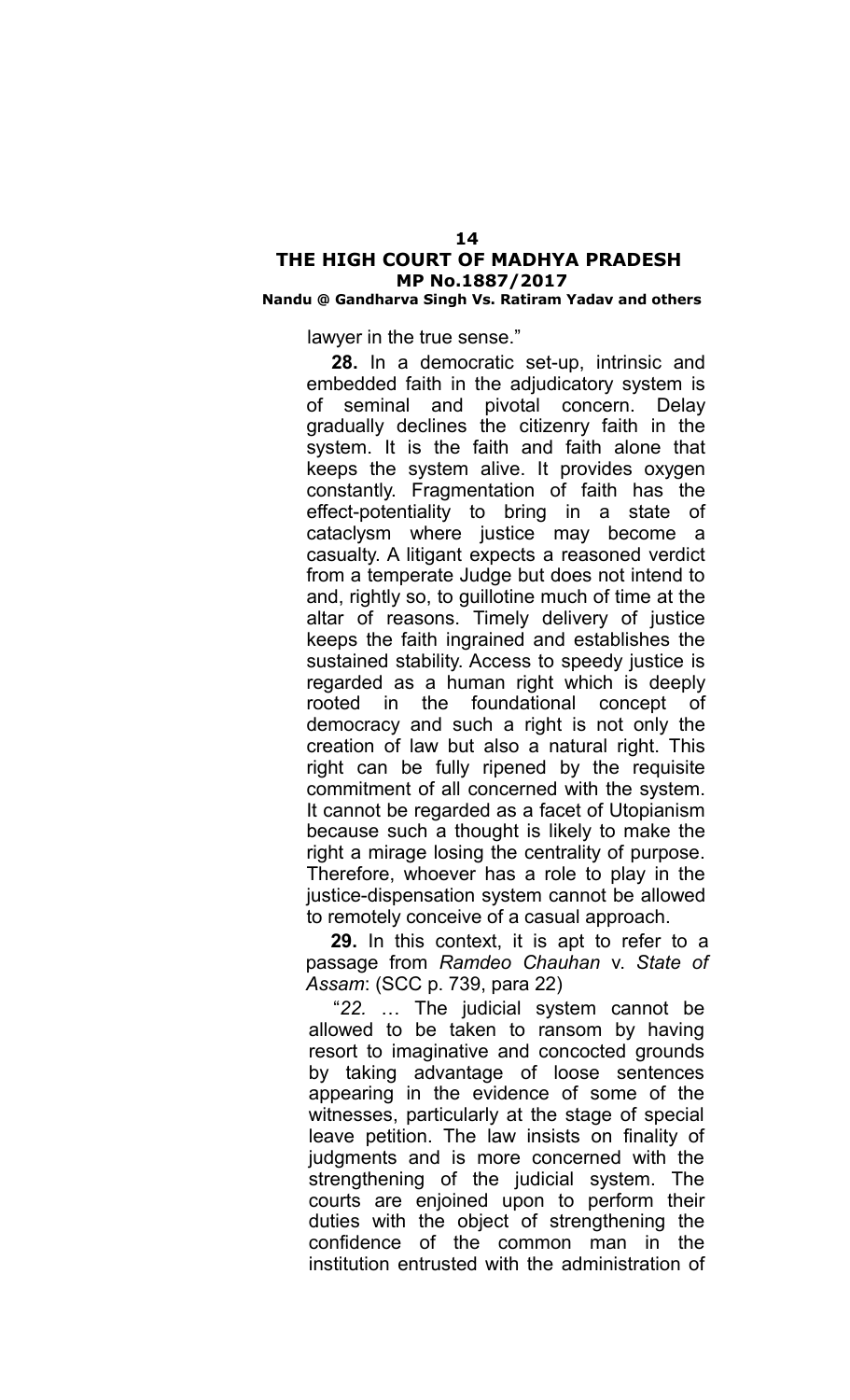#### **Nandu @ Gandharva Singh Vs. Ratiram Yadav and others**

justice. Any effort which weakens the system and shakens the faith of the common man in the justice dispensation system has to be discouraged."

**30.** In *Zahira Habibulla H. Sheikh* v. *State of Gujarat*, emphasising on the duty of the court to maintain public confidence in the administration of justice, this Court has poignantly held as follows: (SCC p. 184, para 35)

"*35.* … Courts have always been considered to have an overriding duty to maintain public confidence in the administration of justice—often referred to as the duty to vindicate and uphold the 'majesty of the law'. Due administration of justice has always been viewed as a continuous process, not confined to determination of the particular case, protecting its ability to function as a court of law in the future as in the case before it."

**31.** Thus, from the aforesaid, it is clear as day that everyone involved in the system of dispensation of justice has to inspire the confidence of the common man in the effectiveness of the judicial system. Sustenance of faith has to be treated as spinal sans sympathy or indulgence. If someone considers the task to be Herculean, the same has to be performed with solemnity, for faith is the "élan vital" of our system.

**32.** Coming to the proceedings before the High Court from the date of presentation of the second appeal till the date of admission, the manner in which it has progressed is not only perplexing but also shocking. We are inclined to think that the Court should not have shown indulgence of such magnitude by adjourning the matter when the counsel for the appellant was not present. It is difficult to envision why the Court directed fresh notice to the appellant when there was nothing suggestive for passing of such an order. The matter should have been dealt with taking a recourse to the provisions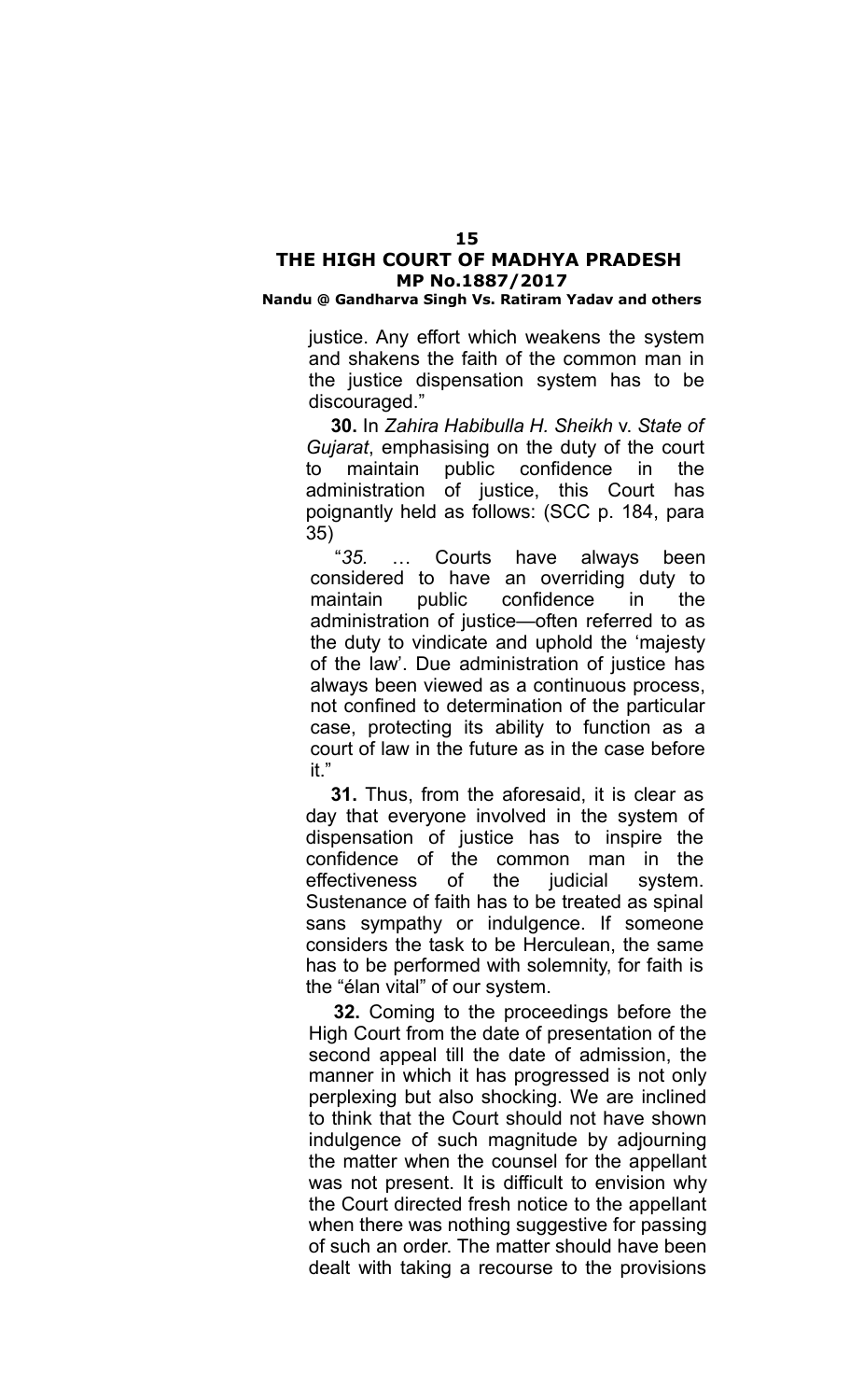#### **Nandu @ Gandharva Singh Vs. Ratiram Yadav and others**

in the Code of Civil Procedure. It is also astonishing that the lawyers sought adjournments in a routine manner and the court also acceded to such prayers. When the matter stood dismissed, though an application for restoration was filed, yet it was listed after a long lapse of time. Adding to the misery, the official concerned took his own time to put the file in order. From the Registrar General's communication it is perceptible that some disciplinary action has been initiated against the erring official. That is another matter and we do not intend to say anything in that regard. But the fact that cannot be brushed aside is that there is enormous delay in dealing with the case. Had timely effort been made and due concern bestowed, it could have been avoided. There may be cases where delay may be unavoidable. We do not intend to give illustrations, for facts in the said cases shall speak for themselves.

**33.** In the case at hand, as we perceive, the learned counsel sought adjournment after adjournment in a non-chalant manner and the same were granted in a routine fashion. It is the duty of the counsel as the officer of the court to assist the court in a properly prepared manner and not to seek unnecessary adjournments. Getting an adjournment is neither an art nor science. It has never been appreciated by the courts. All who are involved in the justice-dispensation system, which includes the Judges, the lawyers, the judicial officers who work in courts, the law officers of the State, the Registry and the litigants, have to show dedicated diligence so that a controversy is put to rest. Shifting the blame is not the cure. Acceptance of responsibility and dealing with it like a captain in the frontier is the necessity of the time. It is worthy to state that diligence brings satisfaction. There has to be strong resolve in the mind to carry out the responsibility with devotion. A time has come when all concerned are required to abandon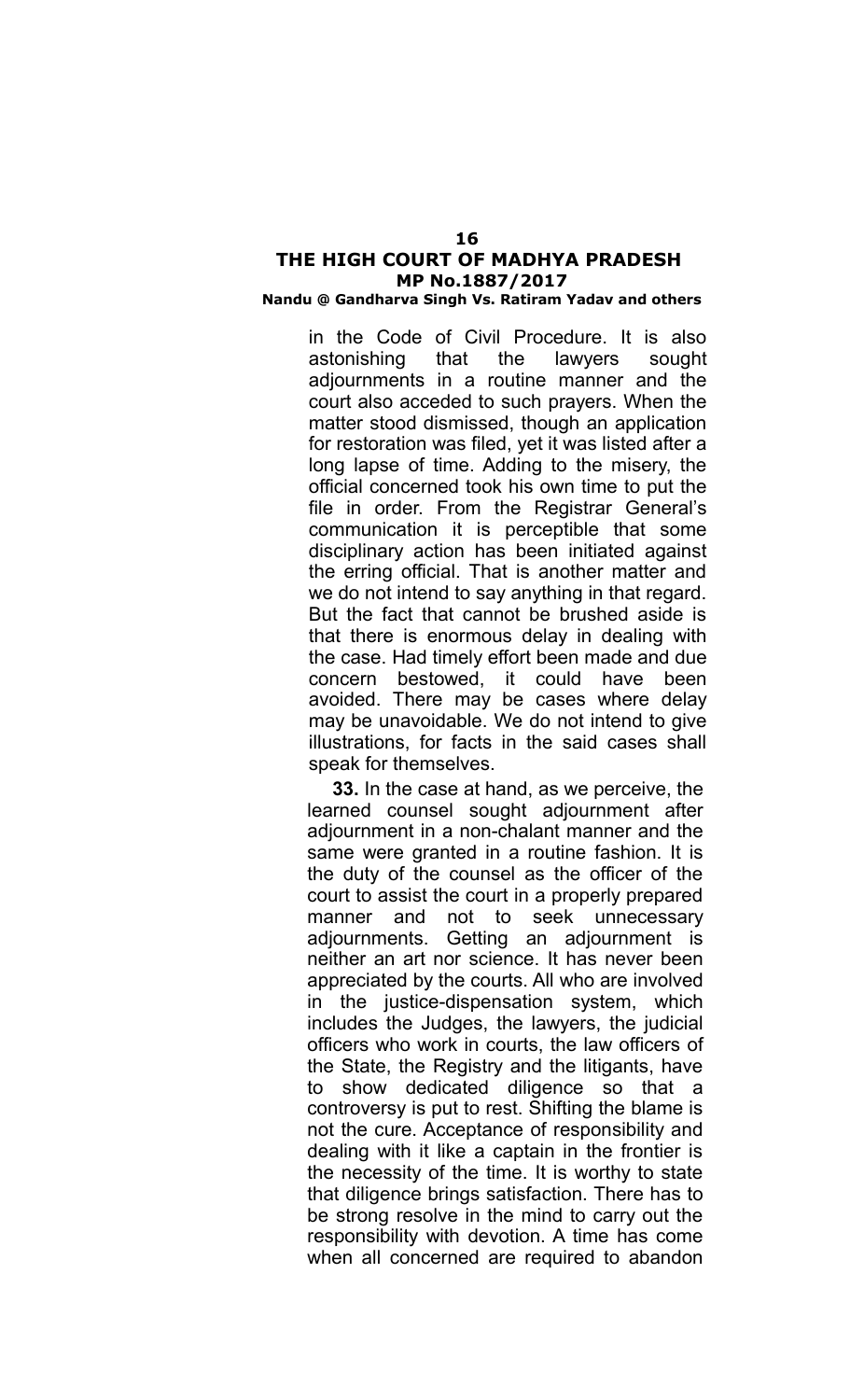#### **Nandu @ Gandharva Singh Vs. Ratiram Yadav and others**

idleness and arouse oneself and see to it that the syndrome of delay does not erode the concept of dispensation of expeditious justice which is the constitutional command. Sagacious acceptance of the deviation and necessitous steps taken for the redressal of the same would be a bright lamp which would gradually become a laser beam. This is the expectation of the collective, and the said expectation has to become a reality. Expectations are not to remain at the stage of hope. They have to be metamorphosed to actuality. Long back, Francis Bacon, in his aphoristic style, had said, "Hope is good breakfast, but it is bad supper."<sup>\*\*</sup> We say no more on this score.

**34.** Though we have dwelled upon the issue, yet we refrain from issuing any directions, for the High Court as a constitutional court has to carry the burden and live up to the requisite expectations of the litigants. It is also expected from the lawyers' community to see that delay is avoided. A concerted effort is bound to give results. Therefore, we request the learned Chief Justice of the High Court of Rajasthan as well as the other learned Chief Justices to conceive and adopt a mechanism, regard being had to the priority of cases, to avoid such inordinate delays in matters which can really be dealt with in an expeditious manner. Putting a step forward is a step towards the destination. A sensible individual inspiration and a committed collective endeavour would indubitably help in this regard. Neither less, nor more."

As already observed by the Supreme Court, that adjournments are growing like a cancer, which is eroding the system. A time has come, where the Bar has to raise its standard and must fulfill the expectations of the litigating parties,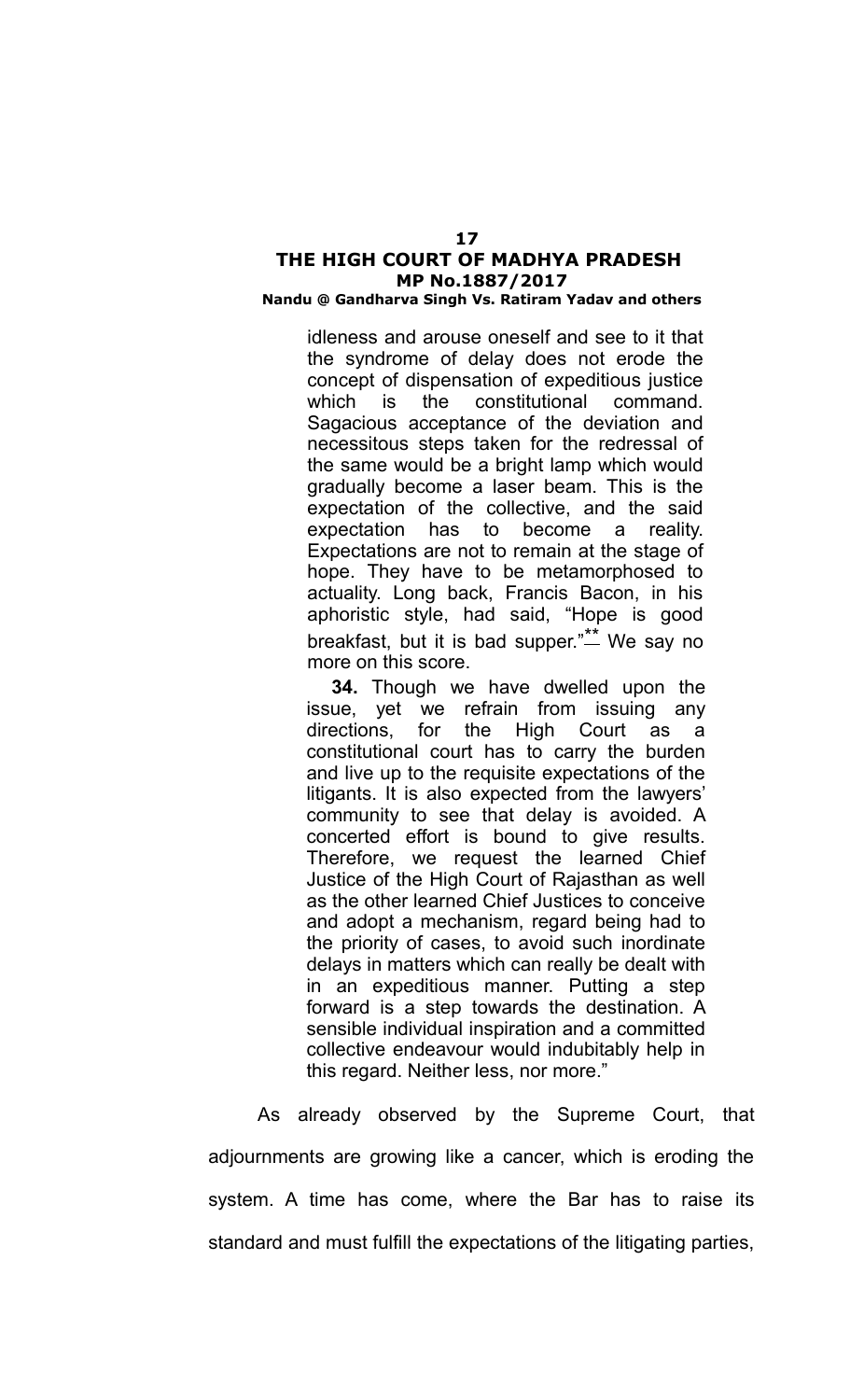for early disposal of the cases. *Justice delayed justice denied.* The Bar must not try to create hurdles in the justice dispensation system, by unnecessarily seeking adjournments and above all, must not try to pinch the Court, by saying that since, the adjournment has been refused, therefore, under compulsion, they are arguing the matters. Once, the lawyer has accepted the brief, then it is his bounden duty towards the institution. They have a duty towards their client, they have a duty to prepare the case and present the case properly without suppressing any fact, so that they can effectively assist the Court. Seeking adjournments for no reason does amount to professional misconduct and the Bar Councils must also rise to the occasion either by issuing necessary instructions to the Advocates on its roll or by taking disciplinary action against the Advocate, if any complaint with regard to seeking unnecessary adjournments by the Advocate is made. The Advocates are not the mouth piece of their clients for the purposes of delaying the Court proceedings, nor they should avoid hearing but being the officers of the Court, they have sacrosanct duty towards the Court. Once, the case is listed in the Cause list, then any Advocate cannot refuse to argue the matter on the ground that older matters are also pending, therefore, the comparatively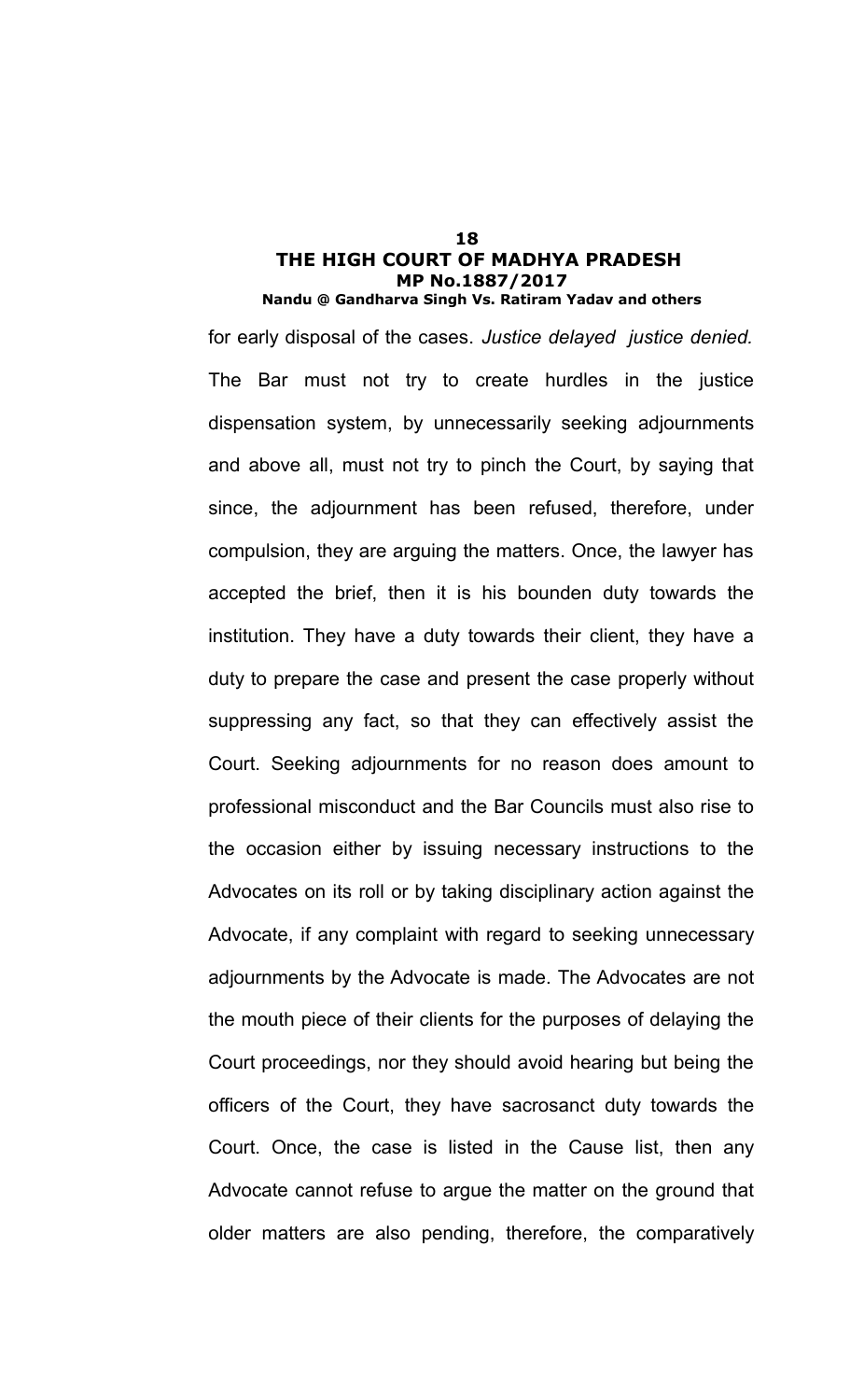new matter should be adjourned, and should not be heard unless and until it becomes old. The lawyers must not forget, that by seeking unnecessary adjournments, they are frustrating the legitimate right of one of the litigating party and thus by adopting dilatory tactics, they are creating a situation, where the litigating party may lose its faith in the judiciary. It is the duty of the Courts to decide the matters as early as possible, and if the lawyers refuse to co-operate with the Courts, then a time has come, where the Court would be left with no other option but to decide the matters on its own, by going through the record, and this situation would never help the litigating party and the lawyers must understand that when they have been engaged by their clients with a hope and belief, that their Counsel would place their case before the Court, in a most effective manner, then after having accepted the brief, it is the duty of the lawyer to live upto the expectation of his client, so that the faith and belief of the client on his lawyer may continue. It is also high time, when the Bar must either accept its responsibility for unnecessarily seeking adjournments, or must teach their members, that having joined the noble profession, it is the duty of every lawyer to devote full time to prepare the cases.

Under the hope and belief, that the lawyers would live upto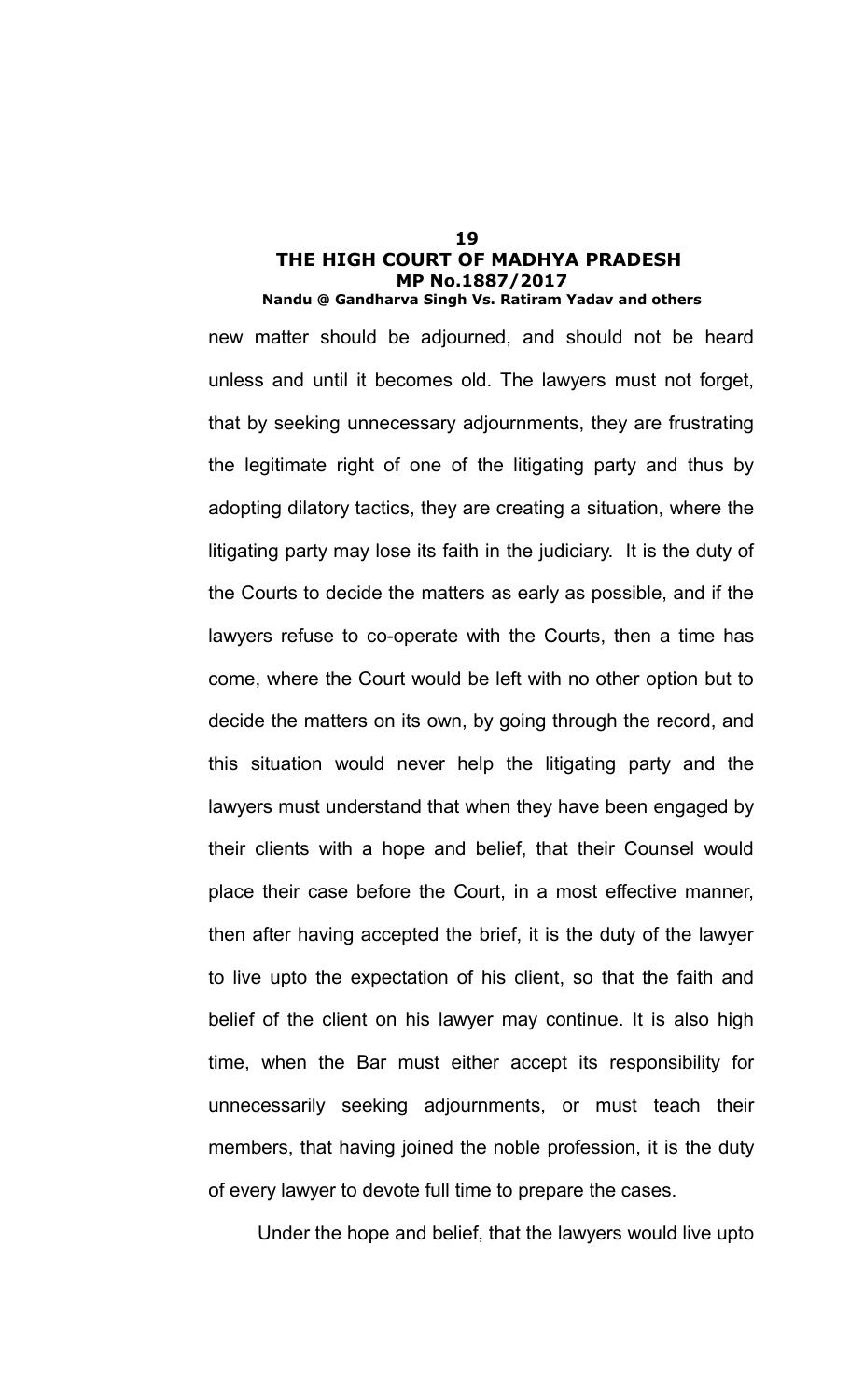the expectations of the litigants as well as of the Court, this Court, at this stage is not inclined to take any action in the matter.

The present petition has been filed against the order dated 6/12/2017, by which the application filed by the petitioner under Section 151 of CPC seeking leave of the Court to send the disputed thumb impression to the handwriting expert in rebuttal to the handwriting expert's report submitted by respondent no.1/plaintiff.

It is the case of plaintiffs/respondents no.1 and 2 that the plaintiff no.1/respondent no.1 is an illiterate person having poor eye vision and since the respondent no.1 was in need of certain money, therefore, he prayed for grant of certain loan and by taking advantage of the illiteracy and poor eye vision of respondent no.1, the petitioner has fraudulently got a registered sale deed executed in his favour, whereas respondent no.1 has not got the consideration amount, as mentioned in the sale deed. It is further submitted that one more agreement was executed by the petitioner on 3/9/2012 to the effect that respondent no.1 has repaid the entire loan amount and nothing is outstanding against respondent no.1, therefore, the petitioner would not proceed further for mutation of his name on the basis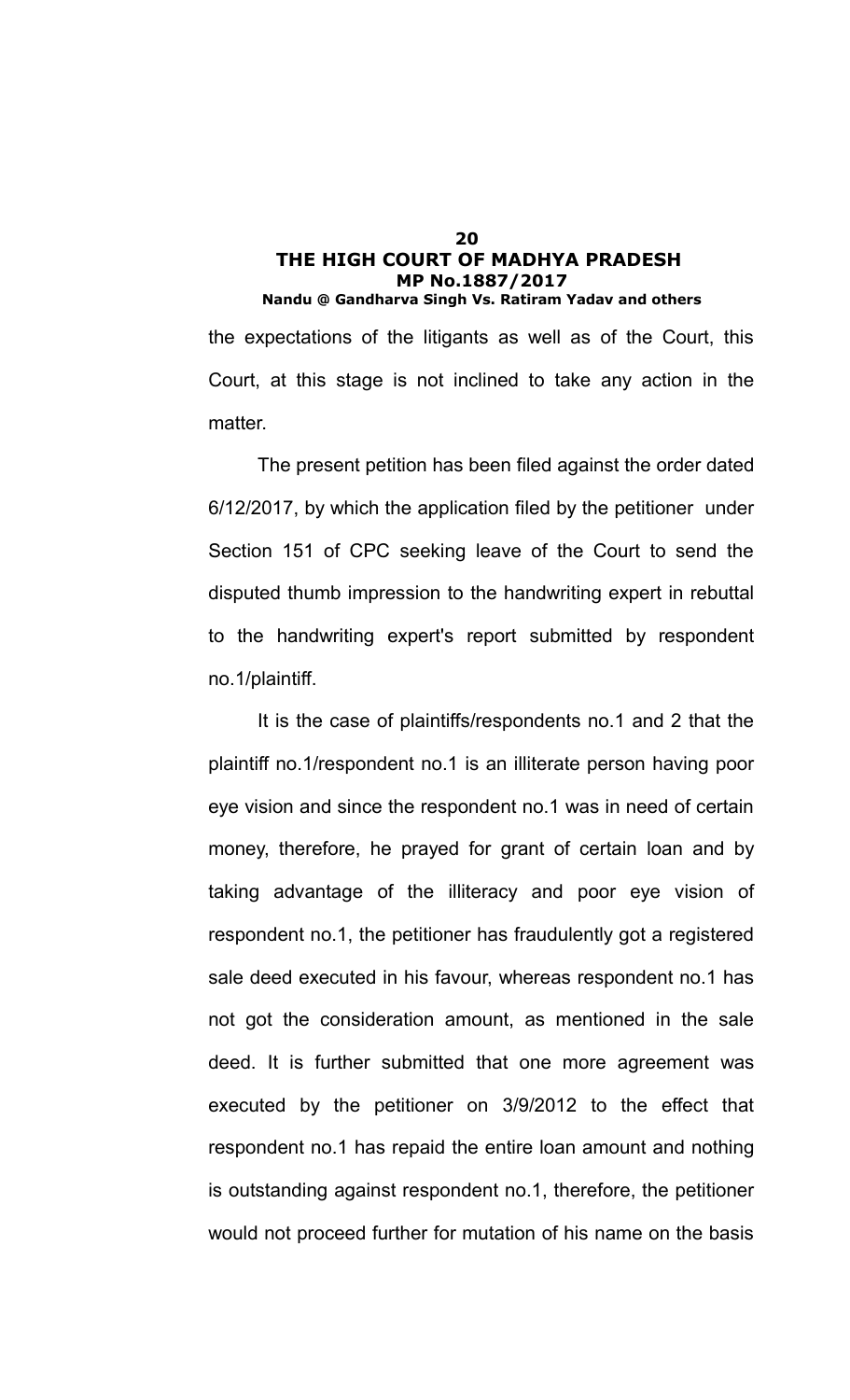of the sale deed and all the documents would be treated as null and void.

This contention made by respondent nos.1 and 2 in the plaint was denied by the petitioner. After the evidence of the parties were over, the respondent no.1 filed an application for sending the agreement to a handwriting expert for comparison of the thumb impression. The said application was allowed by the trial court and the report of the handwriting expert was placed on record. It appears that petitioner by filing the application under Order XXVI Rule 10 read with Section 151 of CPC filed his objection to the report and prayed that the report of the handwriting expert submitted by the respondent no.1 be rejected. Apart from that, one more application was filed by the petitioner under Section 151 of CPC seeking permission of this Court to file a report by a handwriting expert in rebuttal of the report of the handwriting expert filed by the respondent no.1. The trial court by order dated 6/12/2017 has rejected the application filed by the petitioner.

Challenging the order passed by the trial court, it is submitted by the counsel for the petitioner that when one of the parties have produced the report of the handwriting expert, then the opportunity should be provided to the other party to produce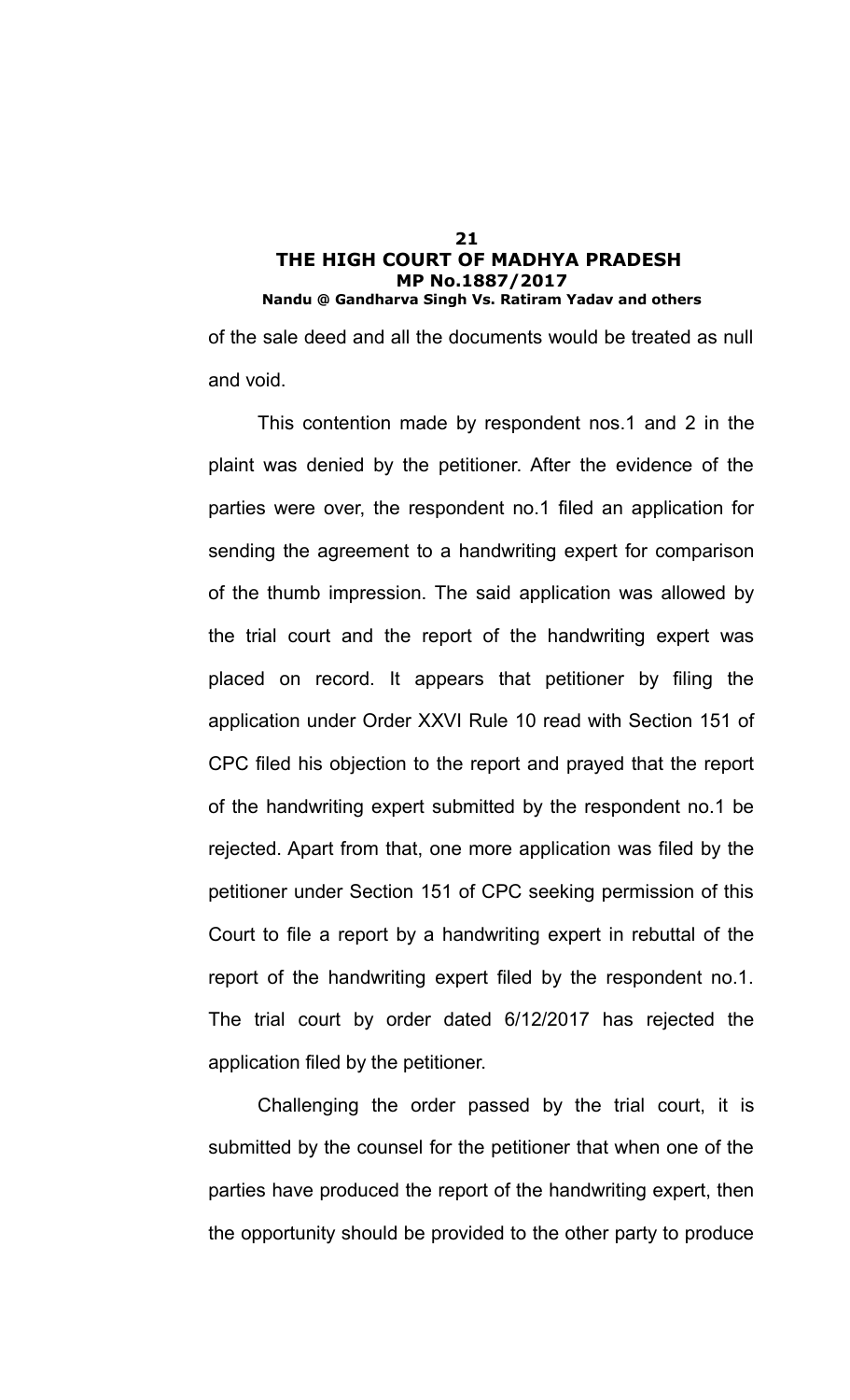the report of the handwriting expert in rebuttal. To buttress his contentions the counsel for the petitioner has relied upon the judgment passed by the Division Bench of this Court in the case of **Usha Sharma (Smt.) Vs. Maharaj Kishan Raina & Another** reported in **2010 (I) MPJR SN 22**.

*Per contra,* it is submitted by the counsel for the respondent no.1/plaintiff that the trial court did not commit any mistake in rejecting the application filed by the petitioner, as the said application has been filed with the solitary intention to delay the proceedings.

Heard learned counsel for the parties.

It is undisputed fact that the application filed by the respondent no.1 for getting thumb impression on the agreement examined from the handwriting expert was allowed by the trial court and accordingly, the report of the handwriting expert has been placed on record. Under these circumstances, this Court is of the considered opinion that the trial court cannot take away the right of the petitioner\defendant to produce the report of the handwriting expert in rebuttal of the report of the handwriting expert filed by the respondent no.1/plaintiff. Thus, in the light of the judgment passed by the Division Bench of this Court in the case of **Usha Sharma (supra),** this Court is of the considered